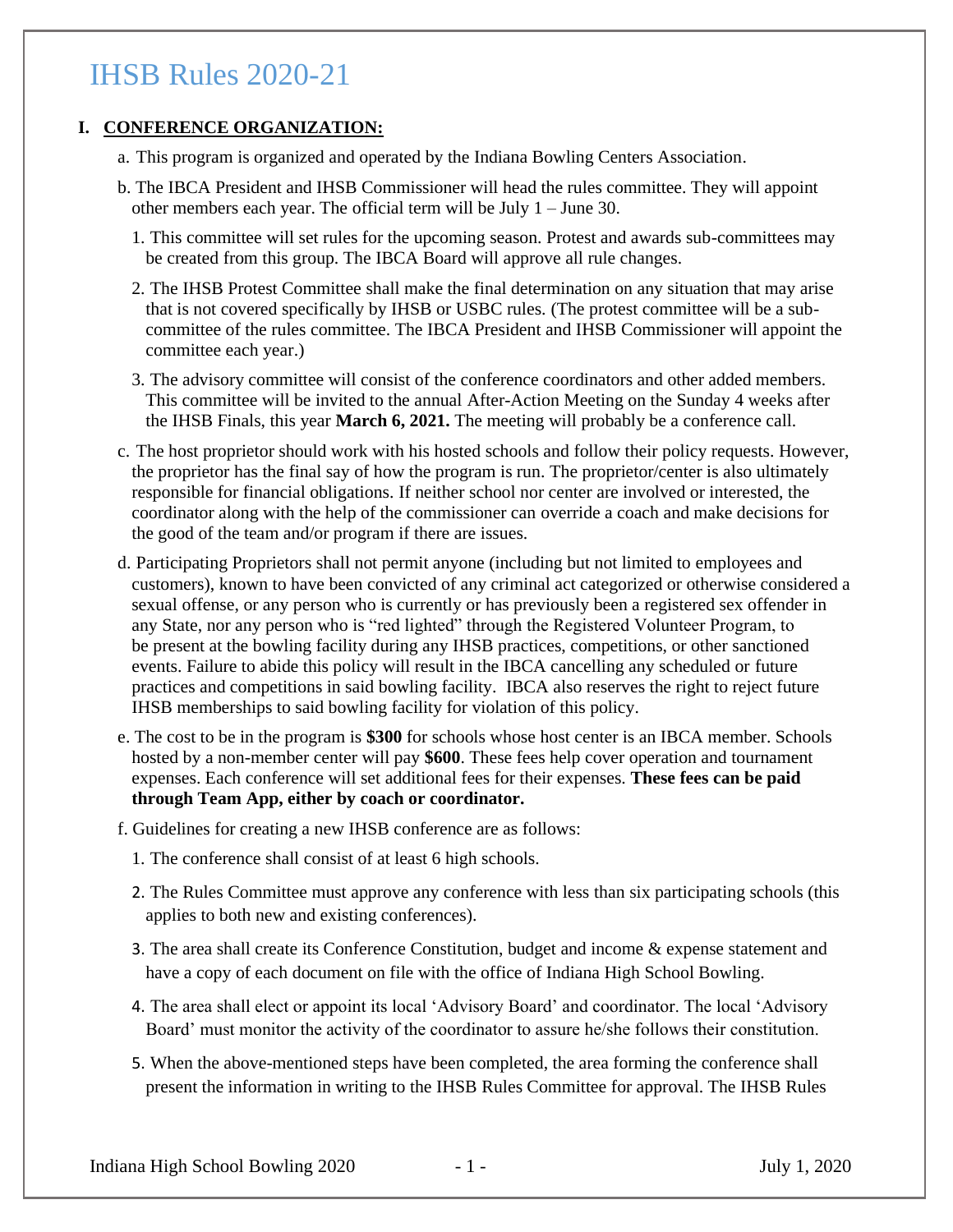Committee reserves the right to deny the forming of a new conference if an existing conference meets the needs of a center and/or school.

- g. Management of Conference Funds: The conference coordinator must submit his/her financial statement to the IHSB Commissioner. Appropriate interested parties may view the statement. The conference constitution, budget, and income & expense report (Final Financial Statement) are required yearly from every conference coordinator. **The IBCA will send a check for compensation of \$50 per school when all required information is received and reviewed. Late penalties may be enforced at the discretion of the IBCA, if received on or after April 1.** Each conference should be set up like any **USBC Adult/Youth league**. There needs to be a conference bank account requires at least 2 signatures for any withdrawal. Even if the bank doesn't require 2 signatures, the IHSB requires 2 signatures on all transactions.
- h. Teams will remain in the same/host center and conference each year unless the commissioner approves a move. If the school has reason to move centers, its representative must first petition the host center with the request to move along with the reasons. If that center agrees that proprietor and the new proprietor, simply sign a transfer form. If the host proprietor does not consent, the commissioner must arrange a meeting within two weeks. He will attend with an additional rules committee member, the conference coordinator, the host proprietor, and the school representative to hear the reasons for the move and decide.
- i. In most cases the center oversees the program and appoints/hires the coaches. In many cases the center works with the school to appoint/hire and approve the coaches. In some cases, the school has taken charge of the program and appoints/hires the coaches. Once appointed/approved by center/school, the coach has the authority to select and run the team and establish rules as he/she deems necessary. (Again, the host proprietor has final say on how the program is run).
- j. The IHSB Rules Committee reserves the right to dictate realignment of conferences. The commissioner and rules committee will work with coordinators and coaches in areas seeking realignment.
- k. Non-Conference Matches.
	- 1. Conference schedules are priority. Invitational tournaments, non-conference matches may be scheduled. It will be up to the coaches and/or tournament directors to schedule these events and determine lineage fees and lane availability with hosting centers. Invitational tournaments may certify and award USBC awards, but these scores will not qualify for IHSB awards. Nonconference matches that bowl the same format as the IHSB conference matches may qualify for IHSB awards if they follow the following guidelines:
		- a. The match must be between two teams, using the same format and point system as a conference match.
		- b. The matches are scheduled within the IHSB conference season dates: **Oct 10, 2020 – Jan 3, 2021.**
		- c. Coaches must notify the conference coordinators and commissioner of scheduled nonconference and independent matches prior to the match.
		- d. All other rules of Indiana High School Bowling apply.
		- e. Matches will be scheduled around conference-scheduled matches.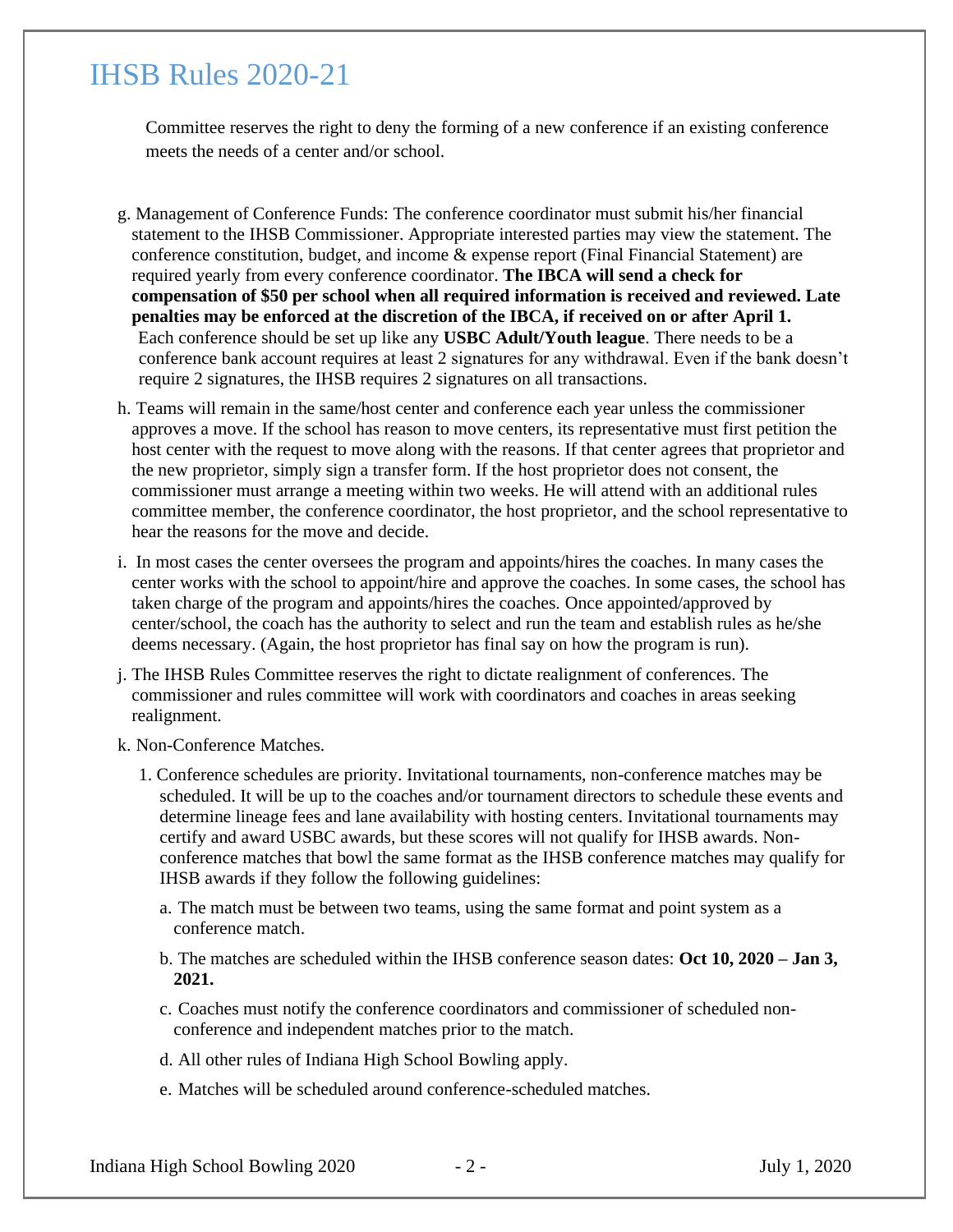- f. Each coach will be responsible for keeping detailed team and individual records of the match. This includes teams that were played, dates and locations. This information will be turned it to the local conference coordinators and the commissioner weekly.
- 2. Scores recorded under the 'Non-conference' guidelines will qualify for Top Ten recognition. Non-conference and conference matches will be recorded separately.
- 3. If a conference has 3 or fewer teams, these games can count to reach the 10-game minimum for All State consideration. If the conference has 4 or more teams the scores from these matches will have no bearing on All State selection.
- 4. These matches would qualify bowlers for the 1-game minimum requirement for state tournament participation.

#### **II. TEAM STRUCTURE:**

- a. Competition in bowling will be held for all participating high schools. (See note on Home School Students under 'ELIGIBILITY') Participating students must be in high school, grades 9, 10, 11, 12. **We are moving forward with Team App. All forms will be available on Team App and all communication will be through Team App. Payments can be made by coaches or coordinators on the app.** 
	- 1. The goal of each individual school shall be to field one Boy and one Girl varsity team (a total of two teams per school). **Conferences are encouraged to build a JV program to offer more participation and to feed the varsity program.** Students must attend the school they bowl for or bowl for the school they attend.
		- **a. Active rosters will be limited to 7 bowlers per team.**
		- b. Additional players may be carried as subs and everyone must submit a waiver.
		- c. Bowlers may be added or dropped from the 'active' roster at any time. **A team may have no more than 7 active at a time.**
	- 2. We will continue to allow coed teams. If a school does not have enough bowlers for a Boy and Girl team, they may combine players to form a coed team. (The coed team will bowl in the Boys division, conference & tournament.) Once that status is established it may not be changed. Schools cannot have both Boys and coed team or Girls and coed team **(Varsity teams).**
	- 3**. Multiple varsity teams in any division (Boys, Girls, coed) are not allowed. Schools can field additional teams. If the conference doesn't have enough additional teams for a full JV league, the multiple teams can bowl in the varsity schedule. They will not bowl against the varsity teams, but will draw for a school to bowl against, compare scores. These scores will mean nothing except to give the extra teams some competition. All conferences should have a JV program. It can be through multiple teams, JV teams or singles competition.**
- **b. Suggested JV Rules: The JV program should follow basic varsity rules for participation.** 
	- **1. Conferences that already have JV programs can continue as they are.**
	- **2. Optional team rules.** 
		- **a. There is no limit on how many teams a school can have.**
		- **b. The teams can be coed.**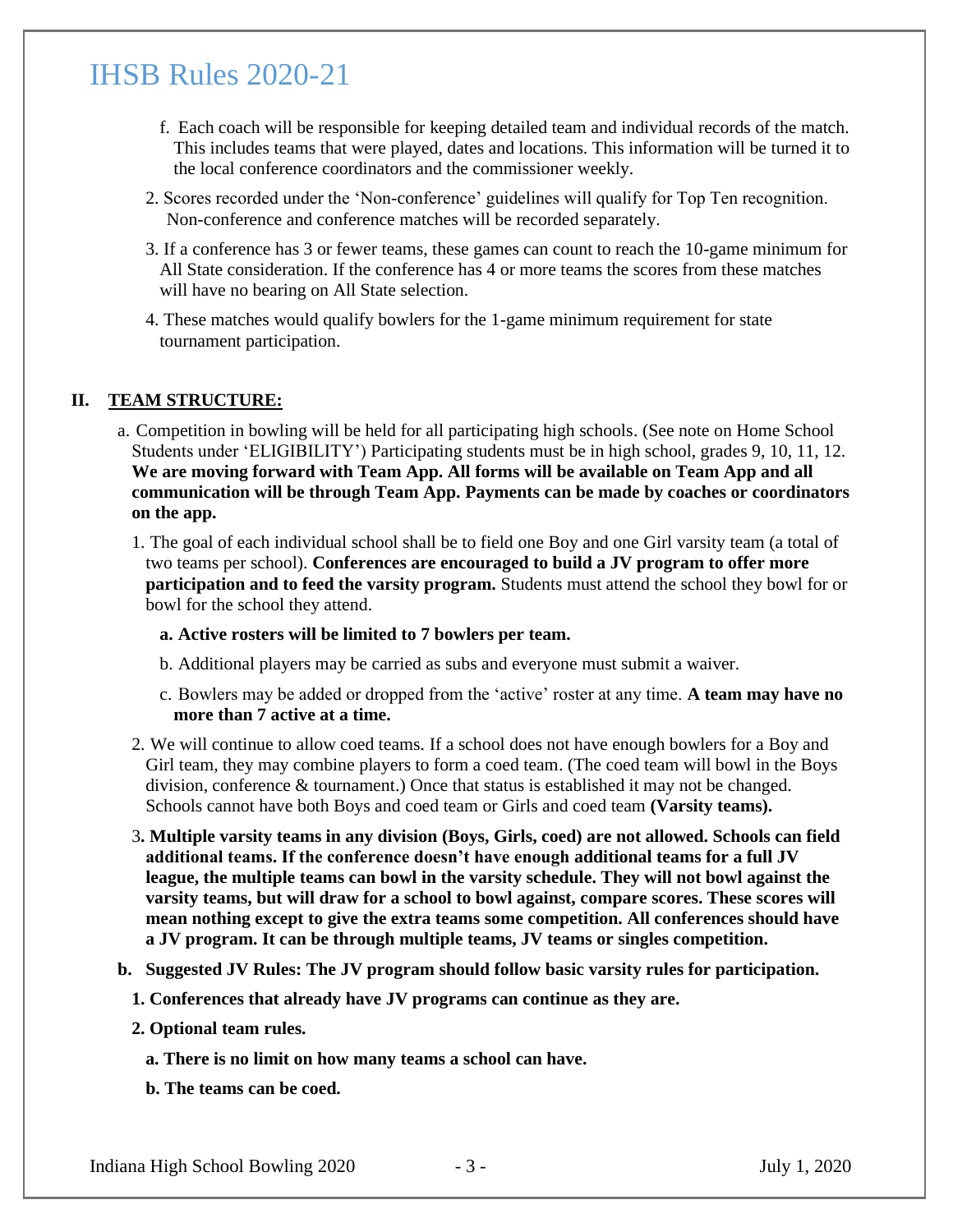**c. They bowl at the same time a varsity. Coaches can sub players from JV into the varsity lineup after the first game. (Varsity player goes to JV.) Stats are kept for both JV and Varsity.** 

**d. There is a JV tournament at the end of the year. The top 4 teams bowl 5 baker games. Based on the total pins the teams are seeded and bowl 5 more games to determine the winner.** (1 & 2 bowling for  $1^{st}$ , 3 & 4 bowling for  $3^{rd}$ .)

**3. Optional singles rules.** 

**a. The program is open to all high school students from conference schools.** 

**b. The competition takes place at all conference centers, but on a different day than the varsity competition.** 

**c. It is singles competition, but all bowlers from the same school bowl together.** 

**d. Any bowler that has bowled in 50% of the varsity matches is not eligible for JV.** 

**e. JV and Varsity stats are kept separate.** 

**f. Weekly competition consists of 2 games. The top 4 boys and 4 girls advance to 1 game bracket play, 1 vrs 4 and 2 vrs 3. The winners then bowl for the title. Medals are awarded to the weekly winners at the completion of the season.** 

**g. Bowlers compete by gender in the year end tournament.** 

#### **III. SANCTIONING OF TEAMS, CLUBS, & EVENTS:**

- a. Each conference in the IHSB program will be required to certify as an **USBC "Adult/Youth" League.** All bowlers must be USBC certified. **Bowlers who have not reached their 18th birthday by August 1, 2020 will** purchase an USBC Youth membership a price of \$4. **Bowlers who are 18 or older will need to purchase an adult certification. They can purchase a 'basic', good for IHSB only, for \$10. If they wish to bowl in another league, they can upgrade with an additional fee.** (**Youth** bowlers with an average of **12 or more games** must use it in the ISUSBCYA State Tournament.)
- **b. Adult bowlers (18 or older by Feb 27, 2021) must take the SafeSport Training and submit their certificate to their coach/coordinator before they are eligible to participate.**
- c. Any competition outside of conference and tournament play should be processed as an USBC Tournament.
- d. Bowling centers, schools, or conferences may run invitational tournaments or events. It is the tournament directors' responsibility to ensure they are run in accordance with IHSB and USBC rules. Any such event outside the official IHSB program may not use the IHSB Logo in any way to promote or designate it as an IHSB event without permission. The IHSB will post these dates & results on our website, but not endorse them in any other way.

#### **IV. CONFERENCE PLAYING RULES:**

a. These rules apply to all practices, regular season matches and post-season tournaments.

b. Additional rules shall apply to post season tournaments.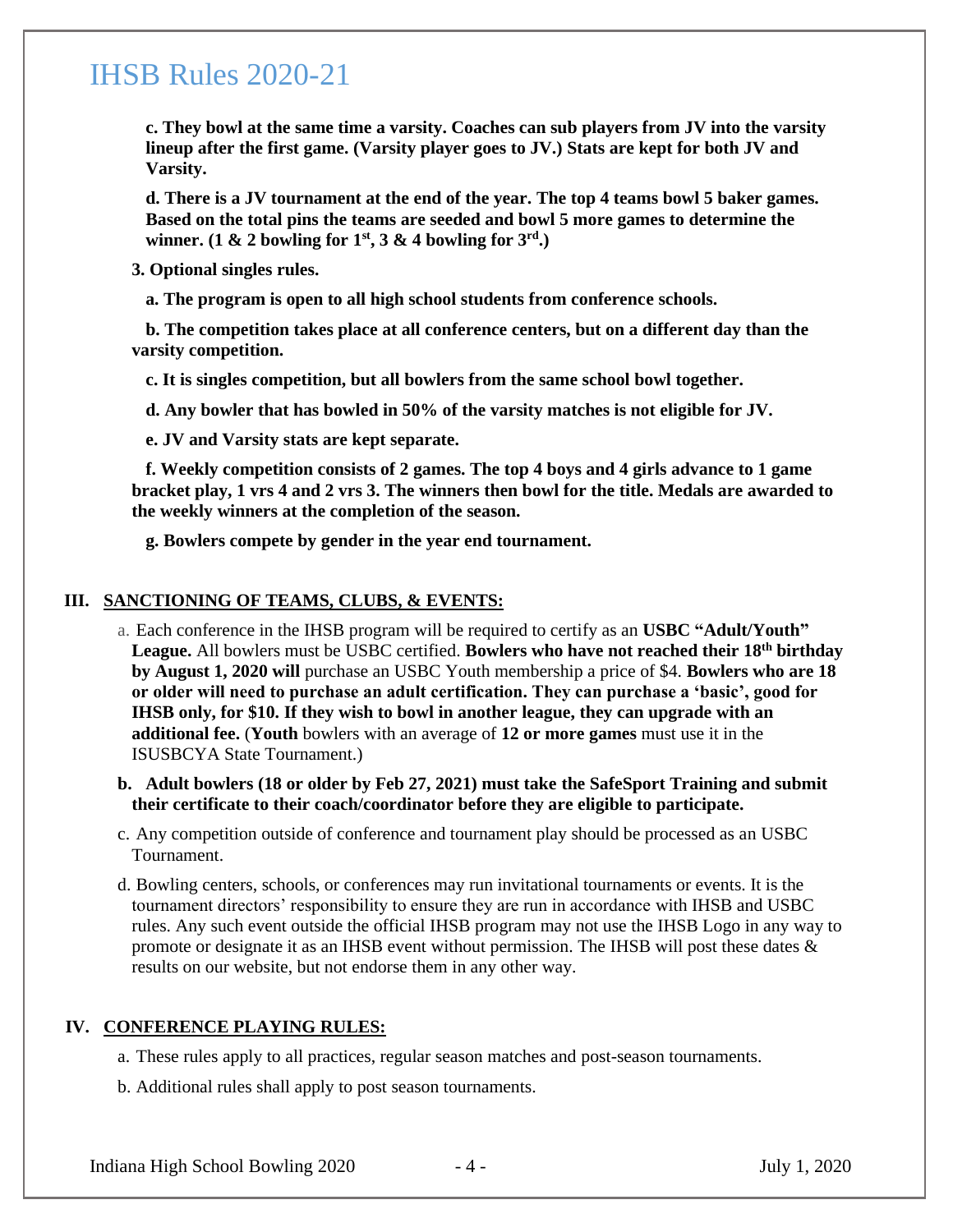### **V. ELIGIBILITY:**

- a. **Members of the Indiana High School Bowling (IHSB) Program shall abide by this set of rules and the United States Bowling Congress (USBC - youth) current eligibility rules.**
- b. **The IHSB will follow USBC Rule #400. Members may not bowl, substitute or pace in any bowling activity which offers any of the following as prizes:**
	- **1. Cash or bonds**
	- **2. Merchandise exceeding \$500 in value.**
	- **3. Members may bowl in singles competitions (including side competitions/brackets) offering such prizes, provided, prior to bowling:**
		- **a. The competition agrees to award the youth's prize in the form of a scholarship, or**
		- **b. The youth signs a form waiving his/her rights to any prize in violation of this rule.**
		- **c.Any youth bowler deemed in violation of this rule is subject to disciplinary action including the potential loss of membership. If he/she is a first-time offender, he must follow USBC guidelines for reinstatement. He/she must file a letter stating the violation and the reason. He/she must make restitution of any monies won. Finally, he/she must state his/her desire to be reinstated. If he/she has been suspended by the USBC, he/she must first be reinstated there before he/she is eligible for reinstatement into the IHSB. First time offenders must serve a (minimum) one-match penalty. Repeat offenders will not be reinstated.**
- c. Any bowler not USBC certified is not eligible and their scores may be disqualified if they are found to have participated.
- d. Bowlers must meet their school's policy on grades and attendance for athletics. When a student transfers to a different school after he/she has started high school, a transfer form must be submitted and approved by the commissioner.
- e. Bowlers may not be 20 before **August 1, 2020**.
- f. Mid-term graduates are not eligible once they finish classes.
- g. Participation is limited to eight consecutive semesters or four consecutive years after enrollment in the 9th grade. Students shall be eligible for no more than four (4) ) consecutive years, or the equivalent (e.g. twelve (12) semesters in a trimester plan, etc.).
- h. Home Schooled Students may participate if he/she meets criteria like the IHSAA rules:
	- 1. The student must have been home-schooled for the previous three consecutive years.
	- 2. The student completes all state-wide examinations as authorized by the Indiana Department of Education.
	- 3. The student's family musts submit grade information to the school to affirm the student is passing all courses and
	- 4. The student must be enrolled in the school for which the student is participating for a minimum of one class per day**.** We will follow the school policy on home school students participating in sports.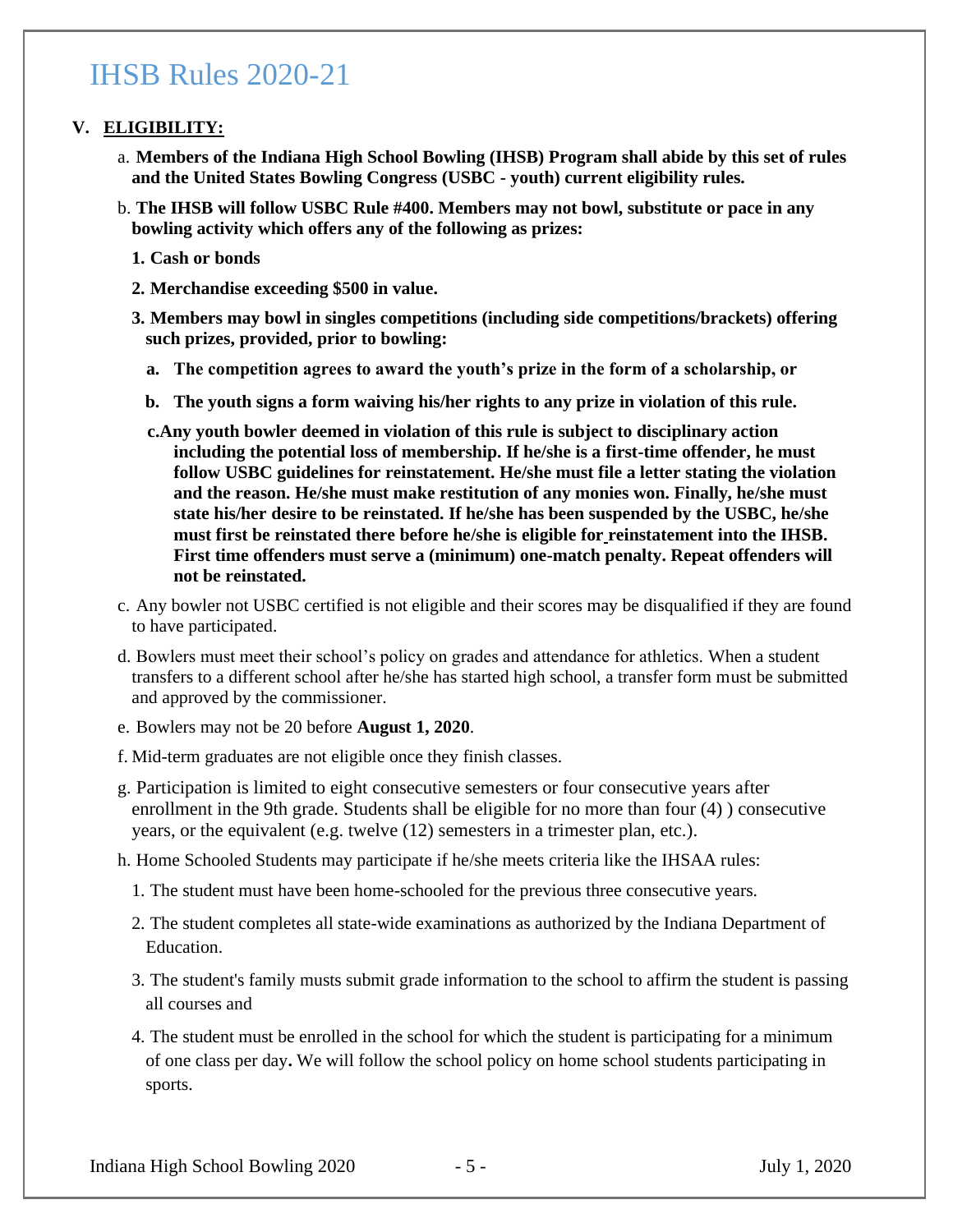### **VI. COACHES:**

- a. Depending upon the status, the host bowling center and/or high school must approve coaches before they are eligible. Once appointed/approved, the coach has the authority to select and run the team and establish rules as he/she deems necessary. (The host proprietor has final say on how the program is run.) Each team should have a designated coach instead of one coach for several teams.
- b. **All coaches must be 18 or older.** All head coaches must have attained the age of 21.
- c. Anyone currently suspended by the USBC is not eligible to coach a high school bowling team.
- d. All coaches MUST participate in the USBC Registered Volunteer Program, complete the Safe Sport Training and to wear their ID lanyards at all practices and matches. Anyone discovered to be an 'Offender' will be immediately released from his/her position. **Anyone accused will be suspended until an official verdict.**
- e. Coaches and other persons officially connected with the team may not consume alcohol immediately prior to or during competition. Smoking, or use of other tobacco products, is limited to outside before or after, but not during competition. Coaches arrested and accused of any misdemeanor or felony charges (excludes traffic violations) will be suspended until completely exonerated.
- **f. Coaches must ensure all bowlers are USBC certified either High School or Standard. It shall be the coach's responsibility to verify that their bowlers are not participating in adult leagues.**
- g. It is the responsibility of the school's head coach to ensure all bowlers meet their school's eligibility requirements for athletic competition and that they attend the school they are representing.
- h. It shall be the head coach's responsibility to verify their bowlers continued academic eligibility at the end of each grading period.
- i. Schools that bowl ineligible bowlers shall forfeit all matches in which the ineligible student competed.
- j. If a student transfers to another school, he or she must fill out a transfer form. He/she can begin conference play immediately if both schools' representatives and the commissioner agree to the transfer. If either school objects, the rules committee shall review the information and make the final decision.
- k. It shall be the responsibility of the coaches to collect the signed Conduct/waiver  $&$  Travel Authorization Form and submit it to the conference coordinator prior to the established deadline(s). Coaches need to pass out these forms at tryouts/callouts and collect them before bowlers participate. These forms must be turned in before a bowler competes in practice or matches. Coaches must collect these forms before allowing bowlers to participate. Bowlers who compete before forms are on file are ineligible and may be disqualified. Coordinators may be penalized some or all their compensation monies if forms are not submitted to the state office on time. This is for your protection and the protection of the program. DISCLAIMER: Until the Bowler/Parent and Coach have submitted the waiver, they are not a member or participant in the IHSB (Indiana High School Bowling) Program.

### **VII. PROTESTS:**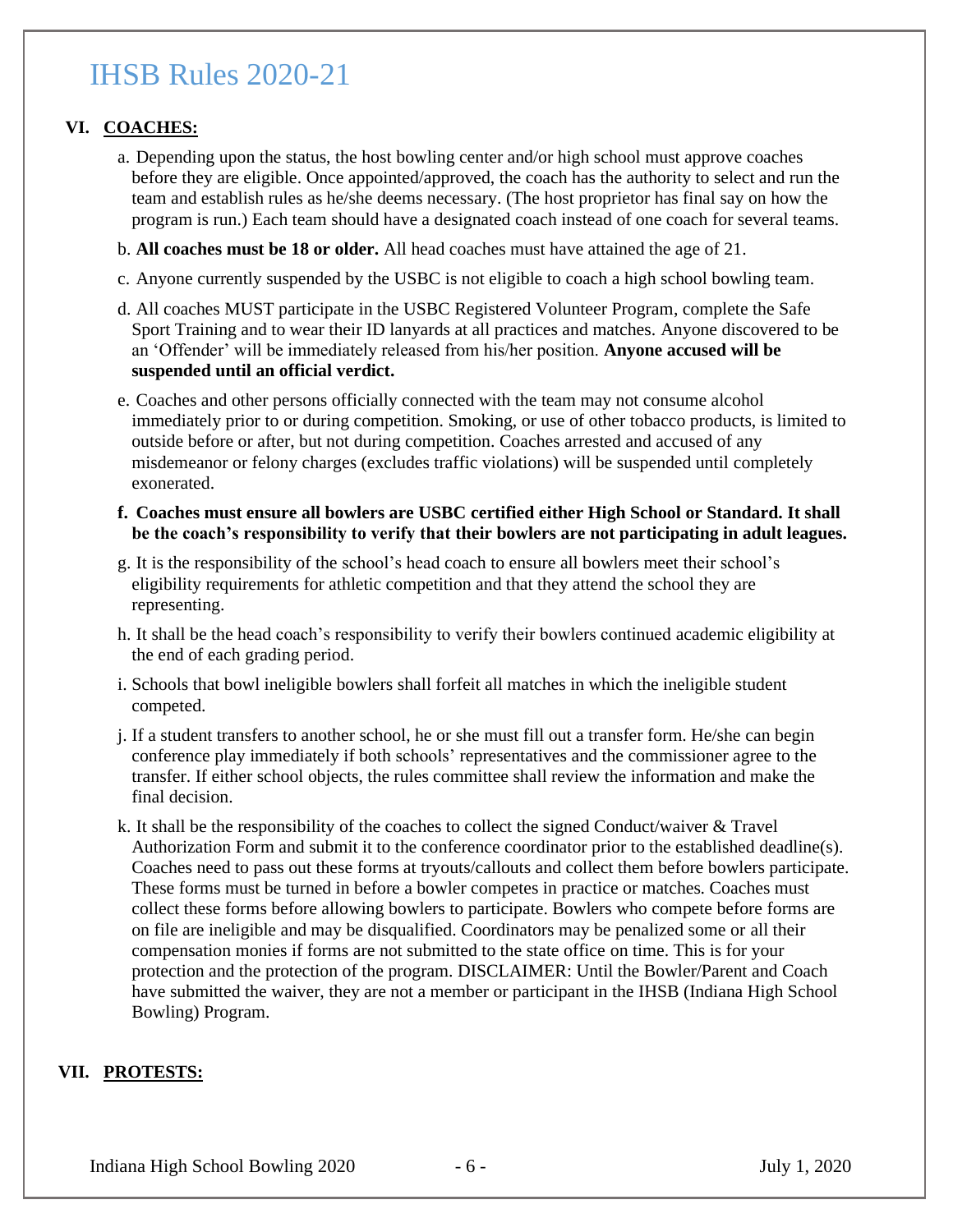- a. The head coach, as a representative of the bowling club, must file a written protest within 48 hours after the series in which the infraction occurred.
- b. If no protest is filed within 48 hours, scores shall stand as bowled.
- c. Protests shall be filed with a representative of the local 'Advisory Board' (if it's a conference problem) who will coordinate a brief conference.
- d. There is no time limit to file a protest concerning any bowler's academic eligibility or registration.
- e. The names of coaches filing protests will remain confidential to eliminate 'retaliation' protests.

### **VIII. CONFERENCE CONDUCT:**

- a. Coaches of all participating schools are responsible for the enforcement of conference rules and penalties. The Coordinator (or the local 'Advisory Board' in his/her absence) shall have final say on enforcement when coaches cannot agree on the penalty that should be imposed. (See Protests).
- b. The conference (coordinator) may suspend a conference member for an infraction of a USBC rule or conference rule (Please refer to USBC Rule 115c).
- c. All matches are 'Smoke Free' events.
	- 1. Players caught using tobacco, alcohol, illegal drugs or engaging in any illegal activity on the center grounds will be immediately suspended from that day's activities.
	- 2. They are then subject to their school's policy for discipline.
- d. No mechanical or artificial noisemakers are allowed.
- e. Un-sportsmanlike conduct, including but not restricted to deliberate foot fouls, vulgar language, taunting or abuse of equipment or facilities, is not permitted. Suspected issues need to be reported to the coordinator (or tournament director). The conference coordinator or tournament director will issue a verbal warning for a first offense. If problems continue, he may disqualify the individual or team.
- f. Electronic devices (headsets, radios, I Pods, MP3 players, cell phones, games, etc.) are not allowed after competition starts.

#### **IX. MATCH FORMAT:**

- a. All bowling will be on a scratch basis.
- b. There is no requirement on the number of matches except every conference must bowl at least 5 regular matches (10 games).
- c. Each match shall consist of two games.
- **d. All seven (7) players are eligible to participate in each competition (5 bowlers and 2 subs).**
- e. The five-member team will bowl each game with all five scores being used to determine the team that wins the match point.
- f. A point system will determine the winner of the match.
	- 1. The point system will be based on 10 total points per game, 20 points per match.
	- 2. One (1) point will be awarded per game for each bowler who defeats his or her opponent.

Indiana High School Bowling 2020 - 7 - July 1, 2020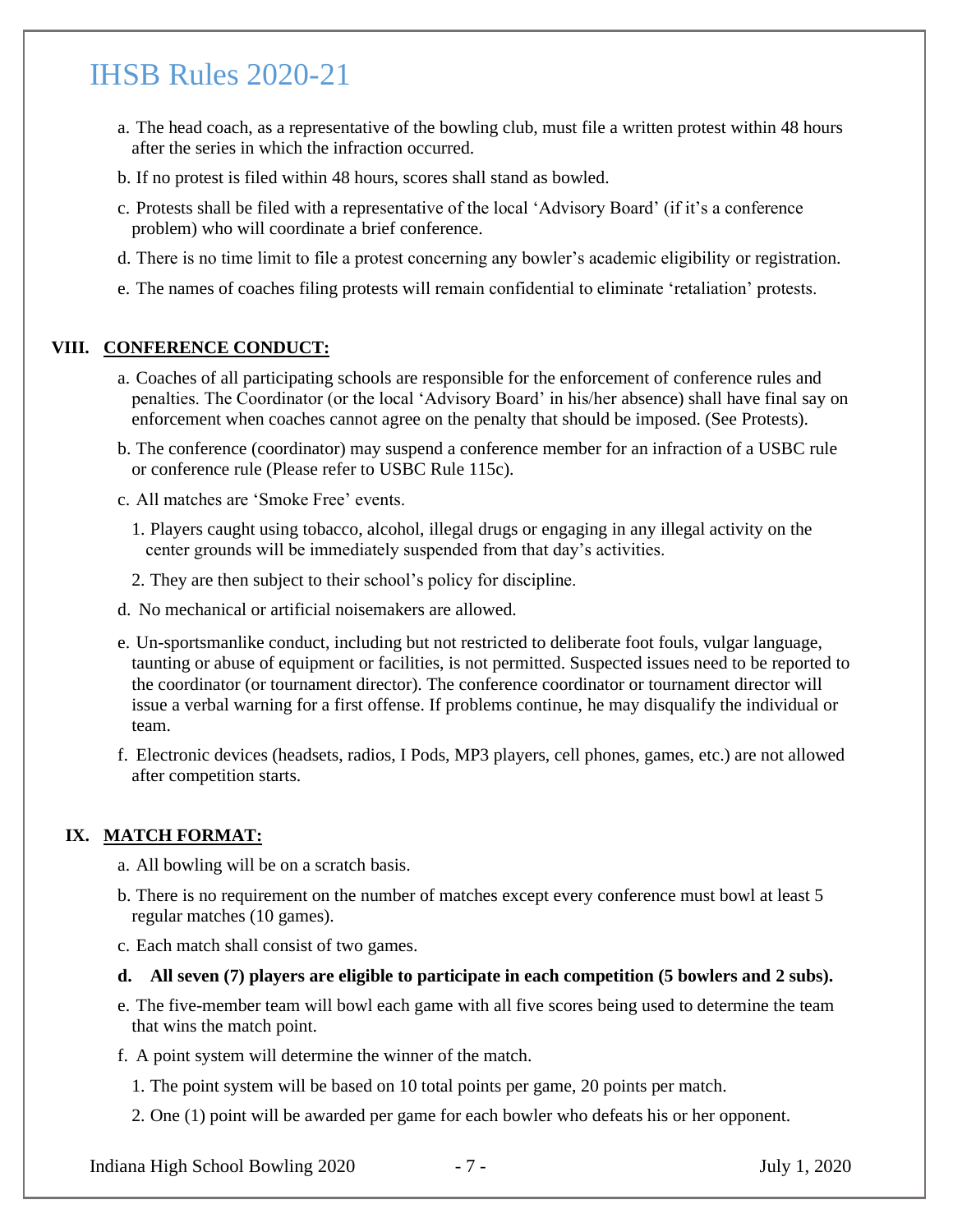- 3. Five (5) points will be awarded per game to the team with the highest pin count
- 4. In case of a tie at the end of a regular two game match (points tied) the winner will be determined based on the total pins for that day. If the match is still tied a half point will be awarded each team. Individual match ties will result in a half point awarded to each bowler.
- g. It is recommended that conferences use a schedule to avoid byes whenever possible.
	- 1. Each conference shall determine how they will determine the bye team in accordance with USBC criteria.
	- 2. The scores bowled will be used as if bowling in direct competition with the drawn team. Teams will be awarded a win or a loss for a match based on the number of points won during that match.
- h. The number of matches won (or win percentage) shall determine the conference standings.
- i. Prior to the start of the regular season the conference shall determine if there will be co-champions in the case of a tie. If the conference opts to have a tie-breaking roll off, that decision and the format shall be communicated to all coaches in the conference prior to the first match.
- j. Bowlers are not permitted to bowl on the same day, prior to a competition, on the assigned lanes in the bowling center where the competition is to be held.
- k. In conference play, a substitute bowler may only be used at the beginning of a new game. If an illegal substitution is made during a regular team game, the scores bowled by the initial bowler count. The scores bowled by the second/illegal bowler will not and the initial bowler will receive 0/zero for those remaining frames.
	- 1. Substitutes will take the place of the bowler they are replacing.
	- 2. Other lineup changes are illegal.
	- l. Each team must present a lineup on the lanes at the scheduled starting time for each match.
- m. The team on the EVEN number lane shall post their team's line-up 10 minutes prior to the scheduled start time. This posting is limited to 5 minutes. After seeing the EVEN lane's posted line-up, the team on the ODD lane has 5 minutes to post their line-up. After posting line-ups, no position changes may be made. (See Substitutes).
- n. There will be ten minutes of practice on the starting pair prior to the beginning of the match. Bowlers will not be permitted to practice while in competition.
- o. All bowlers must remain in the bowler's area while competition is in progress.
- p. Bowlers are expected to follow the previous bowler promptly and will be required to bowl as soon as the lane to their right is clear. See USBC Rule #11 Regarding Slow Play.
- q. USBC RULE #12. The application of any foreign substance on any part of the approach that detracts from the possibility of other players having normal conditions is prohibited. This includes, but is not limited to, talcum powder, pumice and resin on shoes, and/or soft rubber soles or heels that rub off on the approach.
- r. The foul line shall be observed during match play.

1. Awards will not be issued if automatic foul detecting devices or a human foul judge is not used.

2. When a player deliberately fouls, the player shall receive zero pin fall for that delivery and shall not be allowed any further deliveries in that frame.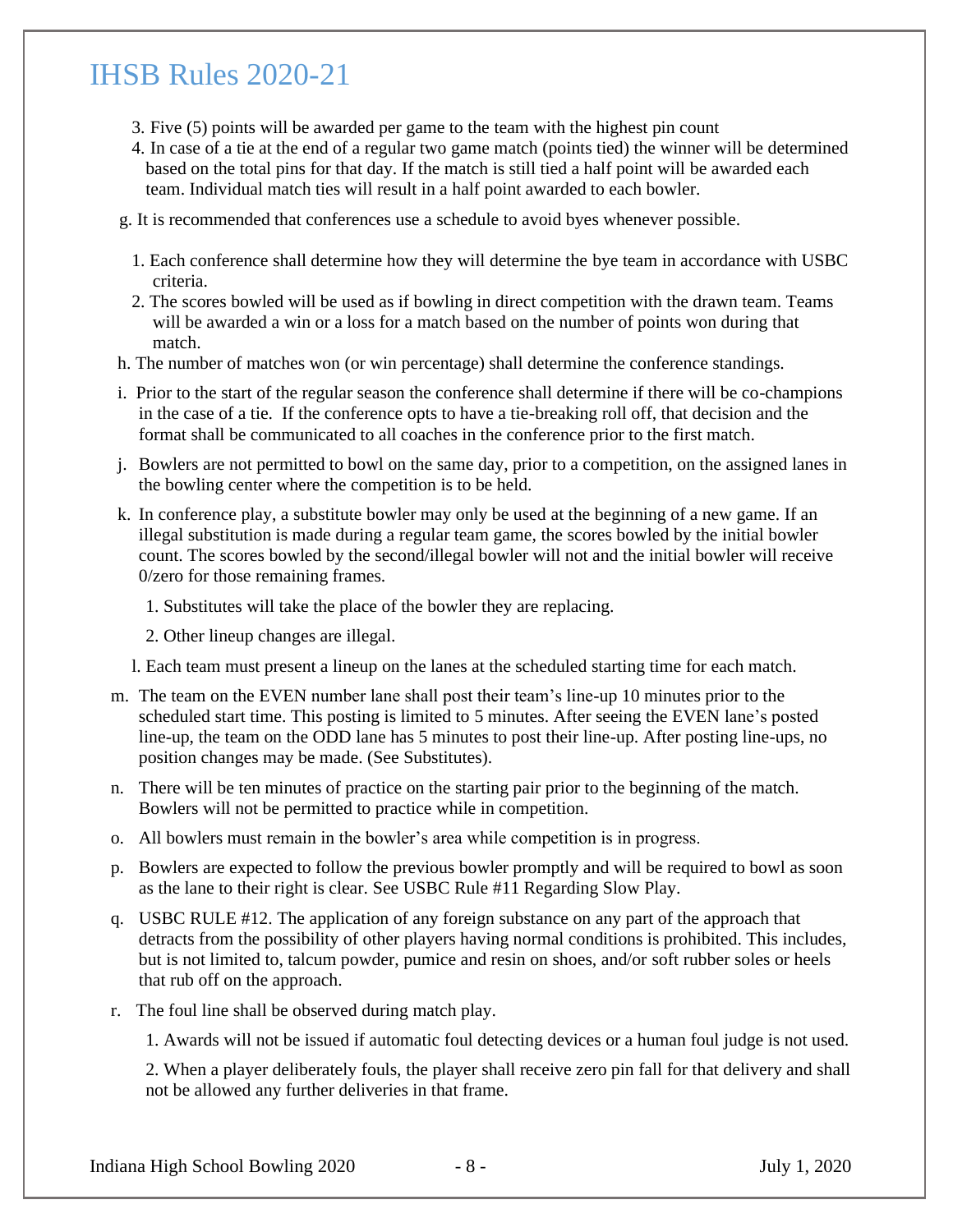- s. A team, which forfeits shall lose, all points earned for that game. However, the scores of all eligible players shall be included in the conference records and will qualify for all conference and USBC (**Adult/**youth) individual awards. When a match is declared forfeited the opposing team must bowl as if the match were contested. A team does not forfeit for not having a full lineup. They can bowl with just one bowler. A team forfeits when they use an ineligible player.
- t. Match play will not be delayed past the scheduled starting time due to late players. Late players may enter the game at any time but will receive 0 up until their entry frame. If a team or individual does not show, a score of 0 will be given.
- u. A match may be re-scheduled or the starting time delayed due to travel difficulties at the discretion of the Conference Coordinator providing that he or she and the opposing team's coach are notified within a reasonable time prior to the scheduled start time of the match.
- v. Any player unable to complete a game due to injury, illness or emergency may be substituted for the balance of the game.
	- 1. The removed player may not participate for the balance of the match.
	- 2. The Conference Coordinator must approve the substitution.

3. If no substitute is available, that player shall be awarded a 0 for each remaining frame of that game.

- w. The players or coach shall keep score if necessary. It will be the responsibility of the team captains to verify that scores are complete and accurate. It shall be the team captain's responsibility to make sure his/her team contributes its fair share of time to the scorekeeping function.
- x. Authorized Personnel: Coaches, tournament officials and rostered bowlers are the only persons authorized to be in the bowlers' area during a match. A total of 2 coaches and 5 participating bowlers may stand in the bowler's area. Other interested parties must remain behind the area defined as the bowlers' area.

### **X. OPTIONAL 3 (THREE) TEAM FORMAT:**

- a. This format is optional to conferences with just 3 teams, either Boys, Girls or Coed.
- b. The match will consist of 2 regular team games. The 3 teams will draw for their lane assignment.
- c. Each team will bowl the entire game on that lane and then rotate after the first game.
- d. Bowlers will match up like in the regular format. The #1 bowlers will compete, #2s, etc. The top score will win a point and the  $2<sup>nd</sup>$  high score will receive  $\frac{1}{2}$  point.
- e. The top team game will win 5 points and the  $2<sup>nd</sup>$  high team will win 2  $\frac{1}{2}$  points.
- f. The winner of the match is the team that scores the most points and will win 1 match point. The second-high score will receive ½ match point.
- g. Total match points will determine position standings.

### **XI. POSITION ROUND FORMAT:**

a. All conferences must have at least one position round during conference play consisting of 10 Baker games. The team on the even lane will enter their lineup first, just like a regular match.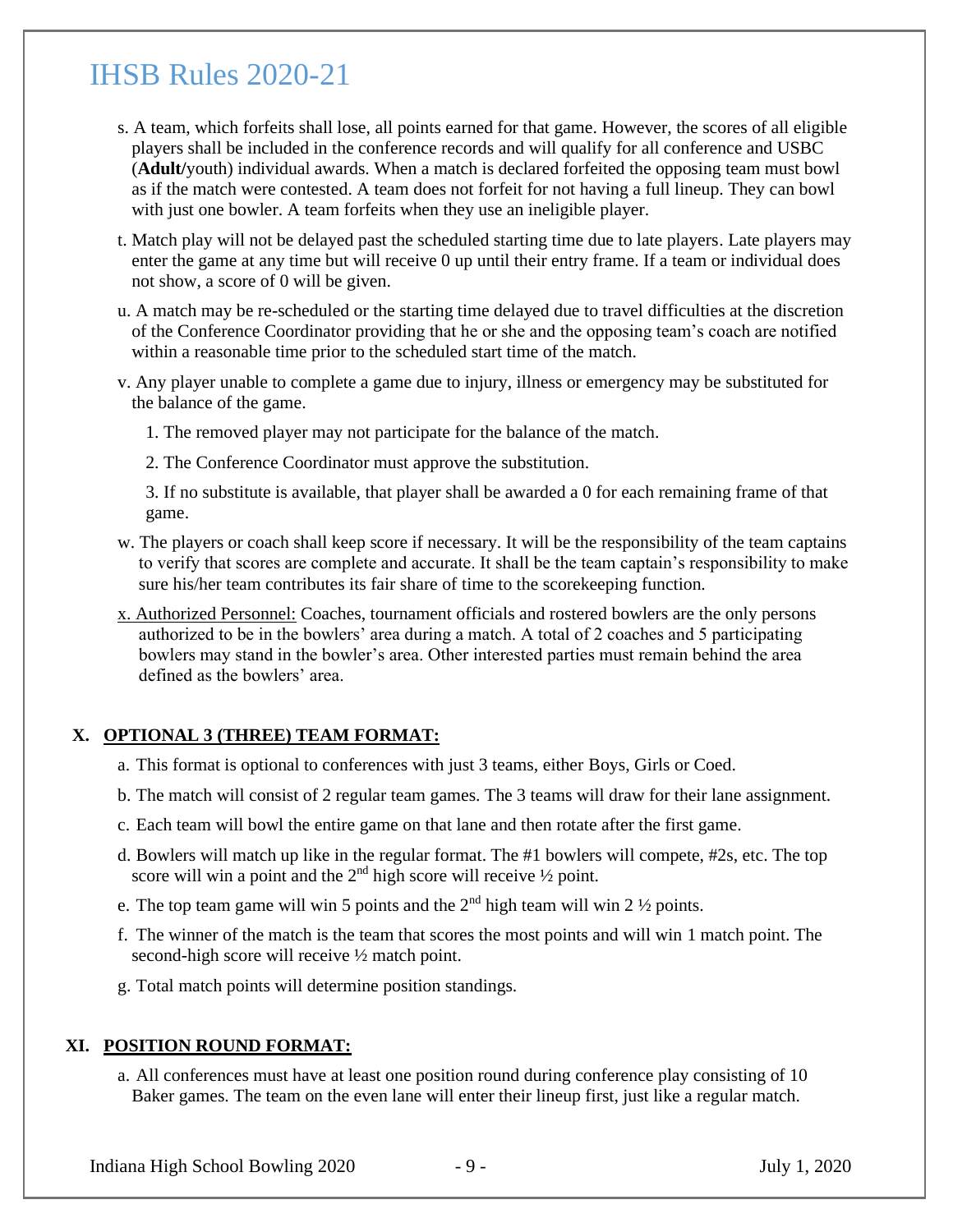- 1. Two (2) points are awarded the winning team each game.
- 2. The team with the most total points will receive a win for the position round match.
- 3. In the event of a points tie, total pins will determine the winner of the match.
- 4. All team members follow each other in regular order to bowl a single game. For a 5-player team, Player #1 bowls frames 1 and 6; #2 bowls 2 and 7; #3 bowls 3 and 8; #4 bowls 4 and 9; and #5 bowls the 5th and 10th frames.
- 5. Substitutions may be made at any time during any baker game, conference, or tournament. A player may not reenter a game. Lineups may be changed each game.
- 6. For the first Baker Game, each team bowls one complete game on their assigned lane. For the second and subsequent games, each team bowls a complete game on the adjoining lane in the pair, alternating between the two lanes until the match (10 games) is complete.
- 7. Any absent bowler during a Baker Game will be given a zero for any frames missed. If a bowler bowls out of turn, the shot is deleted and the proper bowls rolls, no further penalty.
- b. Additional Baker matches may be scheduled.
- c.Standings for position rounds shall be determined first by matches won, then total points won and if there is still a tie, by total pins.
- d. In a Baker Game position round, if there is an odd number of teams, the last place team bowls against the next team ahead of them in standing points, i.e., eleventh place team bowls against the tenth-place team for points.
- e. If the conference uses the optional 3 team format, they will use the same style system for the PR baker games.

### **XII. UNIFORMS**

- a. General
	- 1. The purpose of these rules is to 'look good'. They are not intended to eliminate or disqualify individuals or teams, but they need to be followed. Coaches should 'Police' their teams to meet all uniform requirements.
	- 2. The conference coordinators, designated supervisors or tournament directors will have the final say over appropriate or inappropriate uniforms. They will have the authority to make allowances if there are delivery problems. **Coordinators need to enforce this rule. Forfeits may be enforced. Players should not bowl out of uniform.**
	- 3. The Commissioner/Coordinator may allow exceptions due to religious beliefs or medical reasons. If Commissioner/Coordinator approves an exception to a uniform rule, it must be put in writing and the coach must show it at each tournament site.
	- 4. Team competitors and coaches must appear in uniforms approved by the Commissioner/Coordinators for all matches and tournaments. The Boys and Girls teams may have different color/style shirts if their team is the same. The coaches' shirts must match one of the teams.
	- 5. The entire team must wear the same color of uniform, including shirts, slacks/pants. The shirts can be a different style if needed sizes are not available in the selected style or if the original style is no longer available and a team is adding shirts. This would apply to pregnant bowlers as well.
	- 6. All necessary under-clothing must be worn in the appropriate manner.
	- 7. The new compression sleeves are treated as equipment, not uniform, and are permitted.
	- 8. Penalties
		- a. If a bowler is in violation of a uniform rule before competition begins, he/she will be given a verbal warning and will not be allowed to compete until issues are corrected.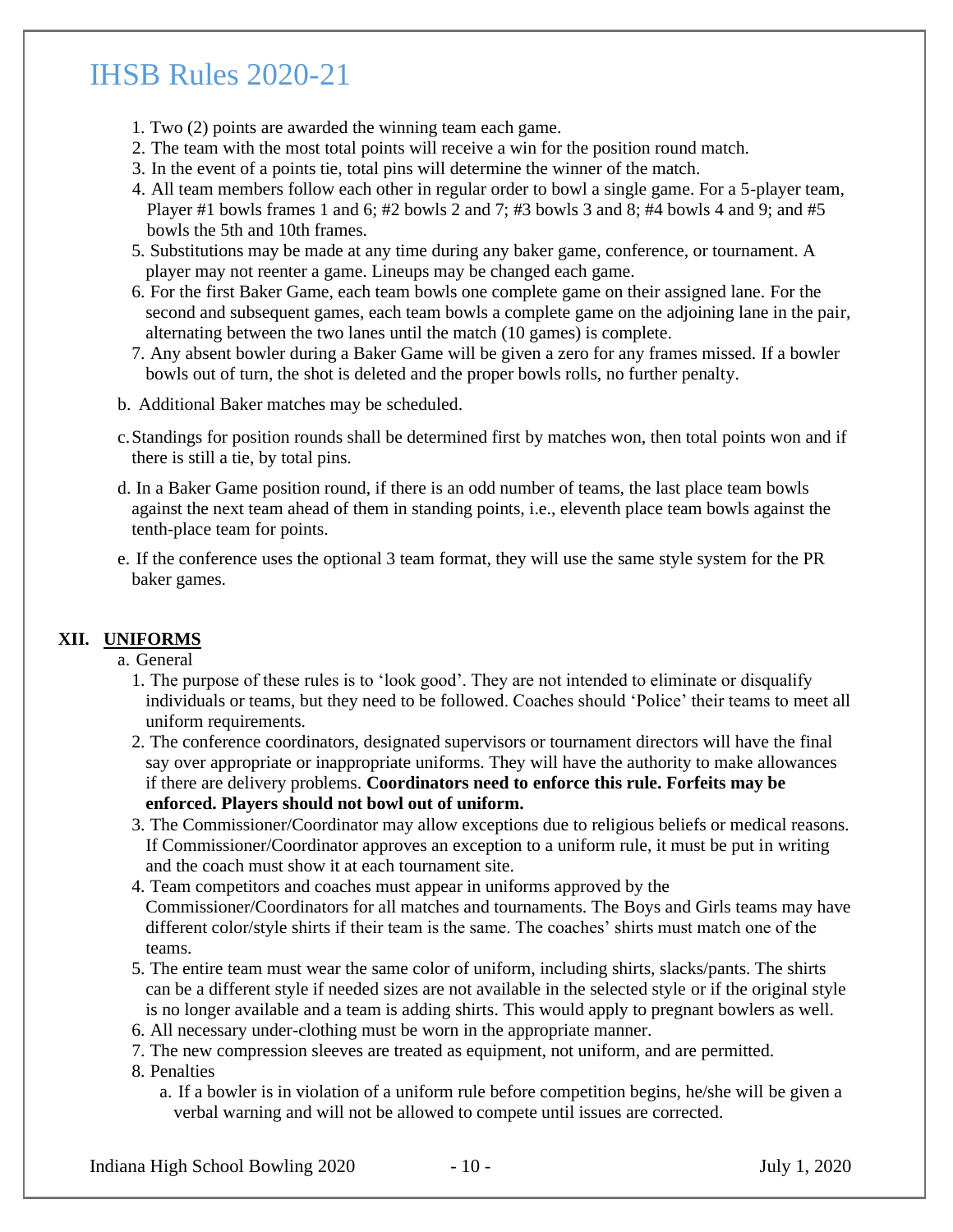b. If violations are found during or after competition, a written warning will be issued, and corrections must be made before competing again. A copy of the warning shall be sent to the commissioner and director of the next competition.

#### b. Shirts

- 1. The IHSB shirt program with Classic Products has been discontinued. Classic can still print shirts but cannot guarantee the order will be processed within 14 days. Please order early and check on delivery time when placing order. Shirts may be ordered from a chosen vendor if a permission form is completed.
- 2. The bowling shirt must have a butterfly collar, mock collar, or crew neck. T-Shirts are NOT allowed.
- 3. All shirts must have finished sleeves for all competition.
- 4. Coaches shall decide whether members of his/her team wear their shirttails in or out. All members of the team must wear their shirts in the same manner.
- 5. Long sleeves shirts may be worn under the uniform shirt, but they must be the same color if worn by more than 1 player.
- 6. Girls may wear camisoles that stick out under the team shirt. If more than one girl wears a camisole, they all must be the same color.
- 7. Writing on or defacing of the bowling shirt is not permitted at any time.
- 8. Uniform shirts must have the official IHSB logo printed or embroidered on the shirt. The logo may be on any location but must be the same on all shirts.
- 9. A team may opt to have bowlers' names placed on the uniform shirt.
	- a. All team members must have his/her name on the shirt. There will be no teams with a combination of bowlers' shirts with names and bowlers' shirts without names.
	- b. Names are permitted anywhere on the shirt, but they must be in the same location for everyone on the team.
	- c. Nicknames are not permitted.
- 10. Advertising limitations:
	- a. Shirts with manufacturer trademarked logos, such as Nike, Adidas, Under Armor, etc. are allowed. Logos must be no larger than 3 3/8" x 2 1/8" (the size of a credit card or driver's license). No other advertising is allowed.
	- b. Small American flags are permitted. These flags must be no larger than 3 3/8" x 2 1/8" (credit card).
	- c. 'In Memory' recognitions are no longer allowed on uniforms. Other forms of memory are permitted and encouraged.
	- d. No advertising of tobacco, liquor, wine, beer, or gambling industries on any equipment is allowed.
	- e. The IBCA is looking into securing outside sponsorships. They would need to be bowling related and approved by the IBCA Board.

c. Pants

1. Only full-length pants/slacks will be allowed for all Boys and Girls during competition. **(Pants must extend to the ankles.)** The entire team must wear the same color slacks.

Indiana High School Bowling 2020 - 11 - July 1, 2020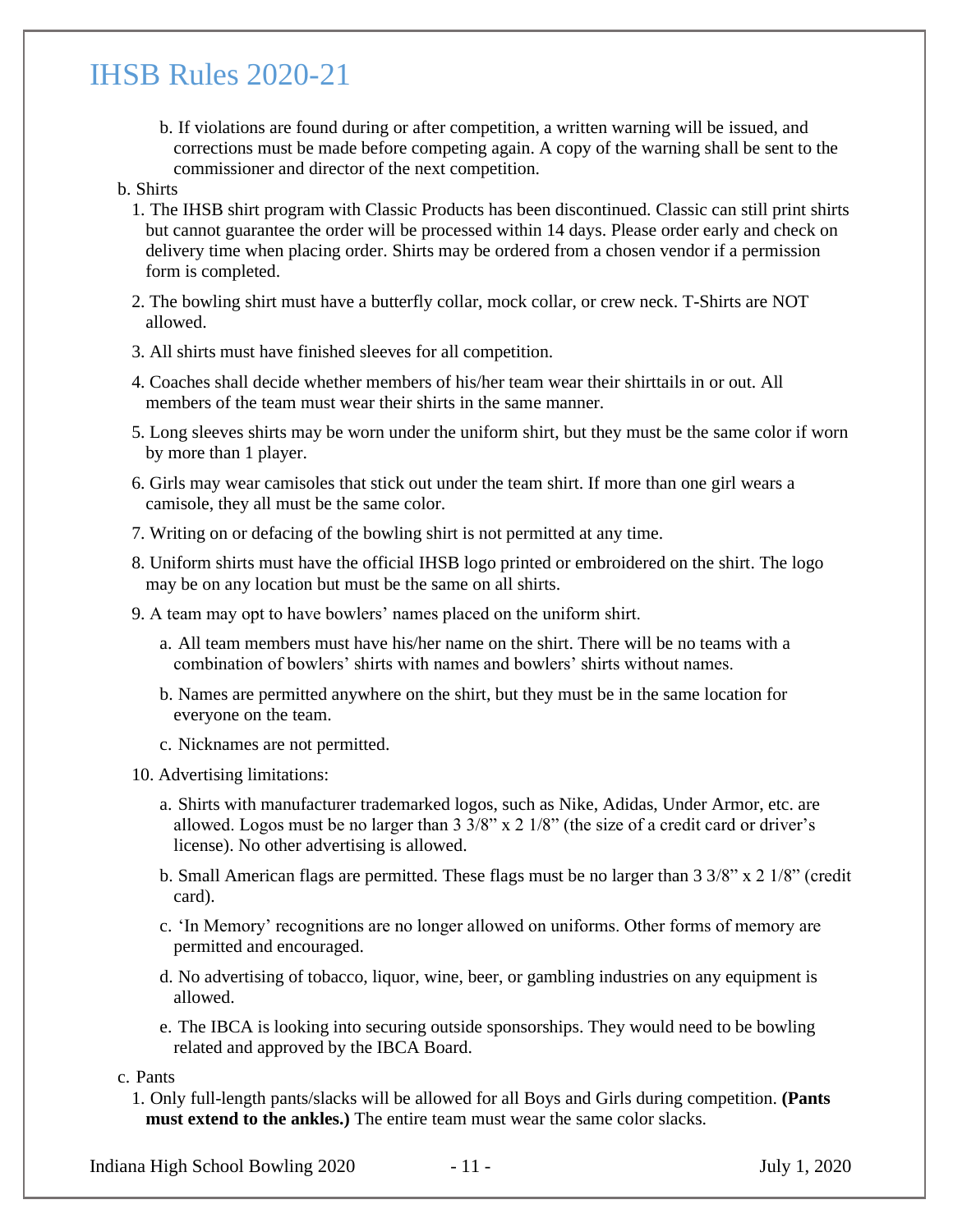- 2. Blue jeans are not allowed. (Black, tan, or other colored **denims** or casual slacks are permitted.)
- 3. Skirts, skorts, shorts, capri pants or anything similar are not allowed.
- 4. Warm-up suits, sweatpants, or pants with elastic at the ankles are not allowed.
- 5. Cargo and painter pants (or similar pants) with cargo pockets and/or loops are not allowed.

#### d. Head coverings

- 1. Head coverings (like hats, caps, bandanna, sweatbands, sunglasses, etc.) are not allowed while competing.
- 2. Hair bands (headbands to control hair) or ribbons are allowed.

### **XIII. JEWELRY:**

- a. Bowlers will be allowed to wear any jewelry that does not depict foul language or gestures.
- b. Coaches have the authority and responsibility to limit their team members' jewelry.
- c. Conference Coordinators and/or tournament directors shall make the final decision on questionable items.
- d. Coaches are not governed by the rules governing jewelry. Modesty, however, is requested. Any coach's jewelry deemed excessive will be brought to the rules committee for review.

### **XIV. PENALTIES:**

Violations of any of the above rules relating to conduct, uniform, or jewelry will result in the following penalties. It is the responsibility of the Conference Coordinator to enforce these penalties during conference play. The Conference Coordinator will inform the IBCA of all infractions.

- a.  $1<sup>st</sup>$  Offense Written Warning
- b.  $2<sup>nd</sup>$  Offense Bowler(s) will be suspended for the day and a substitute cannot be made until the next game.
- c.  $3<sup>rd</sup>$  Offense Bowler(s) will be suspended for the remainder of the season.
- d. Severe violations may be brought to the rules committee and further action may be taken regardless of the number of violations.

### **XV. PRACTICE:**

It is the responsibility of each head coach to conduct no more than two (2) formal practice sessions each week during the IHSB season. These sessions will be at little or no cost to the school or student and must be pre-arranged with the host bowling center to ensure lanes are reserved and available.

#### **XVI. INCLEMENT WEATHER:**

Schools cannot be required to bowl or forfeit if the host school or any other school, in the conference, is not in session. The entire conference doesn't have to cancel for a few teams not in session, the majority can bowl. Schools granted a postponement should reschedule matches at the scheduled center. If lanes are not available, the match can be made up at an agreed site and time. If the weather clears in the afternoon, teams may agree to bowl.